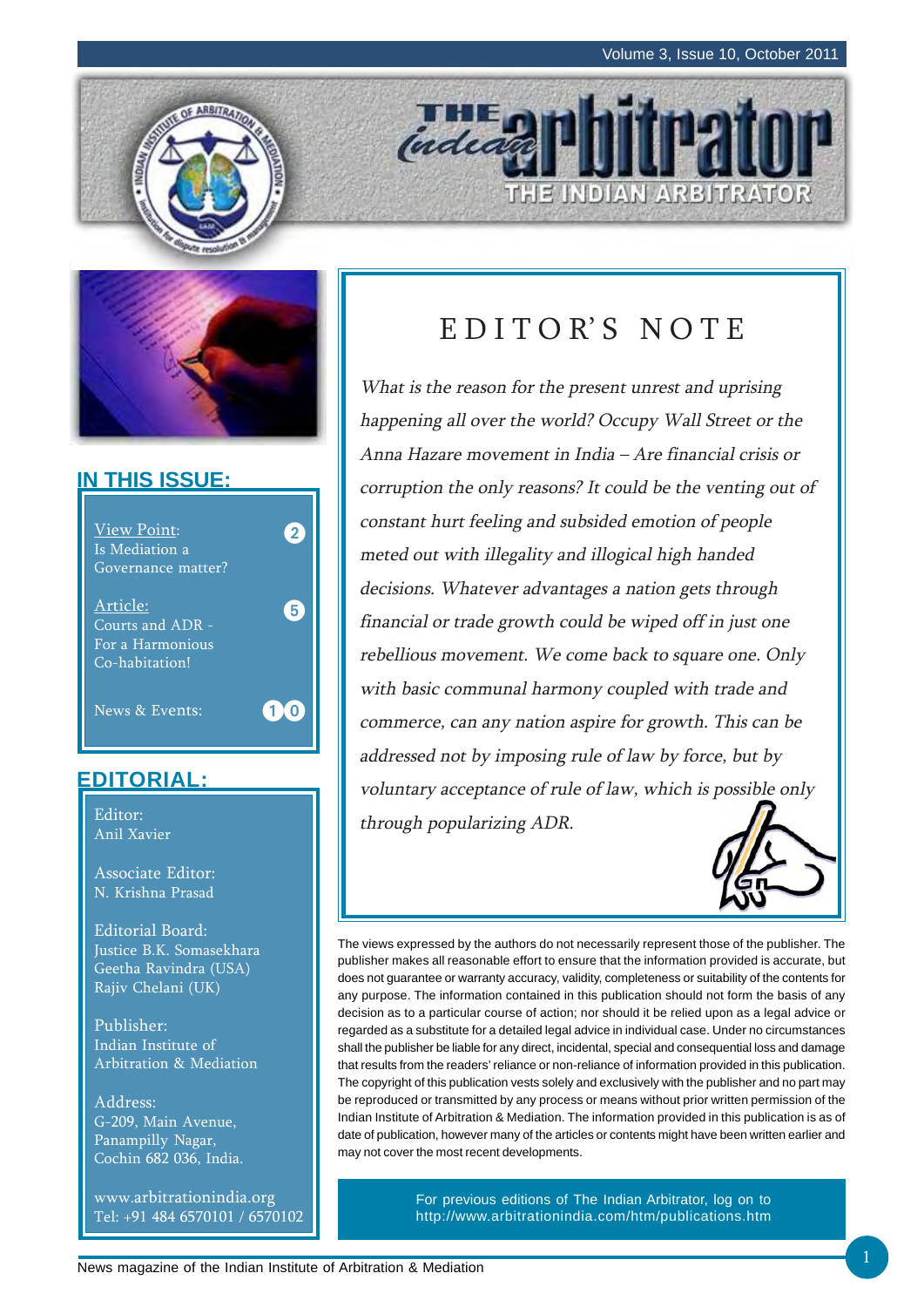

# Is Mediation a Governance matter? A concise clarification A concise clarification

: JOSEPH W.W. CHAN

There are different explanations as to the nature of mediation which is arguably an element of national governance, or territorial governance. Governance is a matter of politics and ethics. In addition, governance generally connotes the meaning of a high standard. The introduction of mediation to solve civil dispute is one aspect of judicial governance. According to the author Governance is a system ensuring people's needs are served efficiently and fairly, and it is also one of the core factors of economic growth and prosperity and mediation will promote better governance.

 $\mathbf M$ ediation $^{\scriptscriptstyle 1}$ , along with other alternative dispute resolution  $(ADR)$  approaches, such as negotiation and arbitration<sup>2</sup>, is a mechanism to solve disputes. Mediation is related to governance in some way or another. There are different explanations as to the nature of mediation which is arguably an element of national governance, or territorial governance if the entity is not recognised as a nation-state (i.e. a country). Governance is power<sup>3</sup> and accountability. Power is politics and accountability is ethics. Therefore governance is a matter of politics and ethics. In addition, governance generally connotes the meaning of a high standard.

### Advent of equalitarianism

With the advent of European equalitarianism, access to justice is a part of judicial governance. However, the cost of running a court system for civil justice is high and the spending in legal aid for civil cases is growing. All these are provided for out of public funds. The standard of the judicial system should be high, but the cost of maintaining it would preferably be kept within an affordable limit. As for governance, power is the right to rule and accountability is to be responsible to certain people. In the old days, when there was a monarch with absolute power, the right to rule was given by god or heaven, so the monarch was accountable to God or heaven. Now without a monarch who actually rules, a person chosen by the people or

#### (Footnotes)

1 Mediation is assisted negotiation. A neutral third party, the mediator, is engaged by the disputing parties to facilitate the negotiation and to assist them to reach a settlement agreement themselves. In international relations, a mediator who is usually a diplomat, helps disputing parties to compromise and possibly have a peace agreement. Peace is a matter of global governance.

 $^2$  In arbitration, the arbitrator who is appointed by the disputing parties will decide on the dispute.

 $\rm ^3$  See the definition of governance at the website of the Institute on Governance, Canada: 'Governance determines who has power, who makes decisions, how other players make their voice heard and how account is rendered'. http://iog.ca.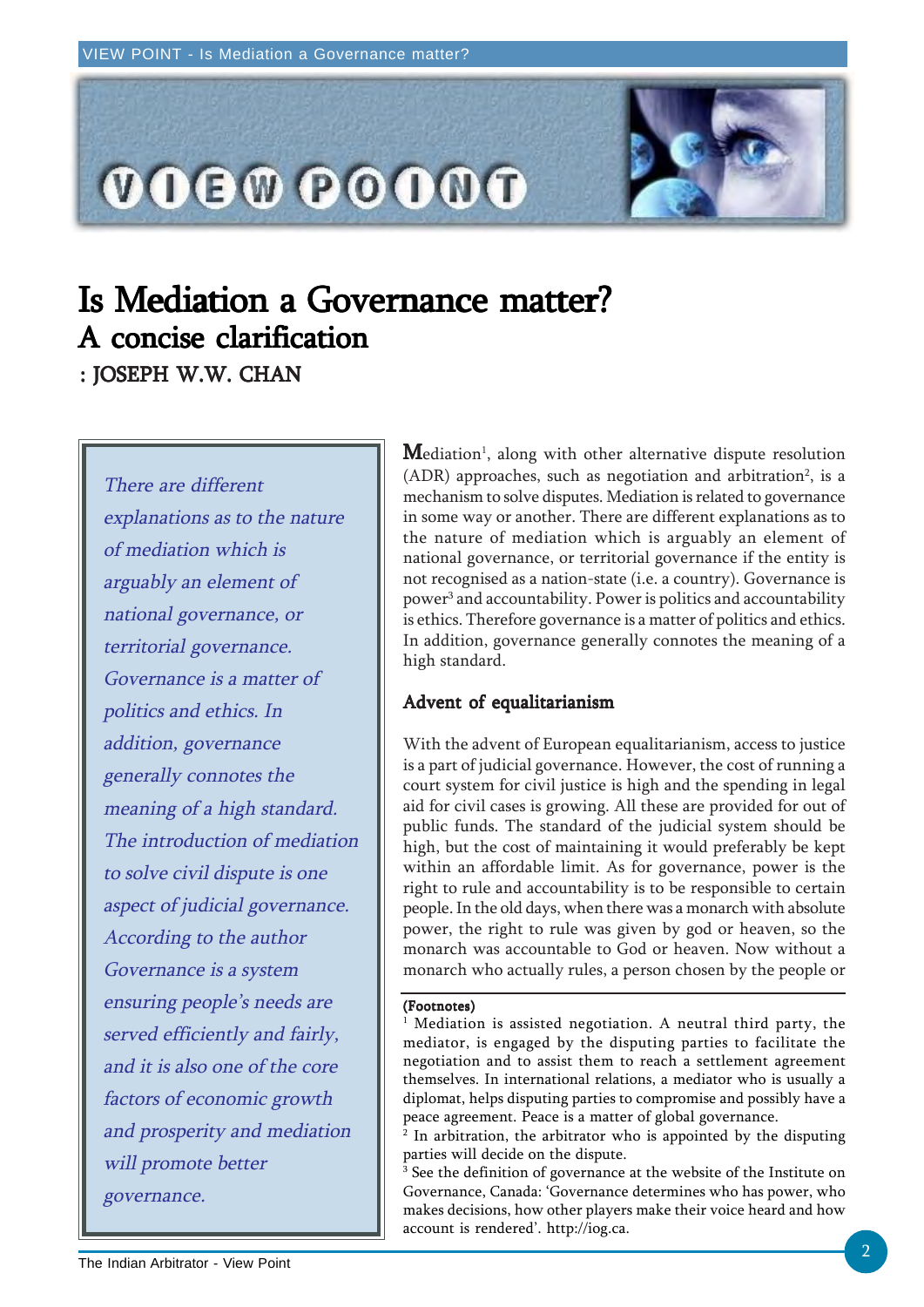

supposed to be chosen by the people has the right to rule. He/she gets the mandate from the people. Thus this person who rules is accountable to the people.

### The research of Governance

The study of governance is broad and can include global governance, inter-nation regional<sup>5</sup> governance, national governance, and corporate governance. Within the ambit of national governance, there is at the local level a sub-system of governance called local governance or 'public governance' because there are local legislatures, executives and judiciaries. As there are things like 'national policies, local implementations', the meaning of the term 'public governance' can be interpreted wide enough to mean national governance if it is not defined clearly. In global governance, one may ask why global, not international. The reason is that there are in the world entities which are not considered as nation-states in one sense or another due to conflicting arguments as to the status. Also, there are territories that are not ruled by any nation-state, like the South Pole. Global governance is about peace, order, reasonable sharing of prosperity and the sensible use of global resources, e.g. energy, water, minerals, the oceans and environmental protection measures.

Inter-nation regional governance is about the governance of a region covering several countries, like the European Union, the Association of South East Asian Nations (ASEAN), and others<sup>6</sup>. For national governance, there are three areas of study, i.e. legislative governance, executive governance, and judicial governance. Legislative governance is concentrated on the fair process of electing persons to serve in the legislature. There are discussions about the advantages and disadvantages between the first-past-the-post method and a proportional representation system. For executive governance, there seems to be a hidden trend in the minds of the people around the world about the number of terms a person who is elected should serve. Whether it is just one term of 4-5 years without the second term, or the elected person is allowed to run for a second term. The contention is policies initiated during the first term are thought to be mostly designed to get re-elected for the second term and not really in the best national interests. Judicial governance<sup>7</sup> nowadays is mainly dealing with the optimal use of resources allocated to the judiciary. The introduction of mediation to solve civil dispute is one aspect of judicial governance. At the local level of a unitary state, local government is set up to serve the needs of the public, but public governance is essentially concerned with the competency of the local executive, not much is touched upon relating to local laws and the local judiciary, except a few

#### (Footnotes)

5 'Inter-nation (or inter-country) regional' is about a region that is across nations. The term is used to differentiate it from a region within a nation. A nation is a nation-state or a country.

6 There are other inter-nation regional groupings in Africa and South America. Also, one may think of a Russia-led regional bloc and the possibility of a loose tie-up of the UK, Australia and New Zealand. A loose tie-up can be in any form, for example, a trade pact or a freely associated common market etc.

<sup>7</sup> Judicial governance is perhaps a modern term. If one has a look at page 43-53 of *Landmarks in the Law*, the work written by the late Lord Denning, one will realise judicial governance in England has come from a long way.



We would like to have your contributions. Articles should be in English. Please take care that quotations, references and footnotes are accurate and complete. Submissions may be made to the Journals Division, Indian Institute of Arbitration & Mediation, G-209, Main Avenue, Panampilly Nagar, Cochin - 682 036 or editor@arbitrationindia.com.

Publication of the Article will be the discretion of IIAM and submissions made indicates that the author consents, in the event of publication, to automatically transfer this one time use to publish the copyrighted material to the publisher of the IIAM Journal.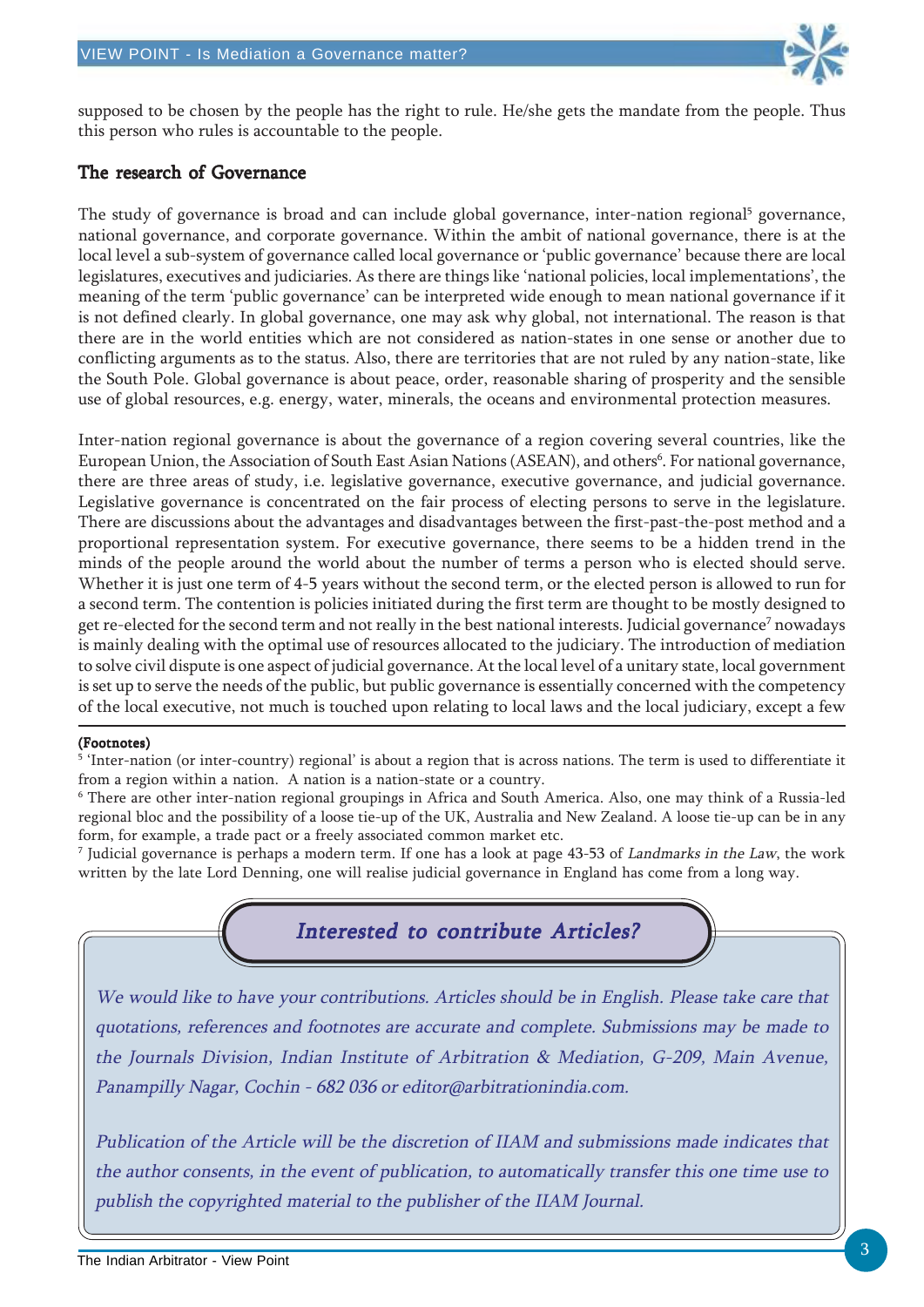

JNITY MEDIATE

exceptions, e.g. procedural reforms and the introduction of ADR. As to corporate governance, it is a high standard of management covering the suitability of the directors and top managers, transparency and social responsibility to various stakeholders.

#### Conclusion

In modern government, it is the concept of 'the people who hired us to work for them'.<sup>8</sup> Governance is a system ensuring people's needs are served efficiently and fairly, and it is also one of the core factors of economic growth and prosperity. However, in a democracy, no matter how good a system is in theory and practice, it has to have legitimacy, that is, the general acceptance of the people. With the continual growth of popularity of ADR because of its privacy, speed and lower costs, parties to civil cases in some jurisdictions now have to seek the help of mediators in order to solve their disputes. The court may penalise a party that has unreasonably refused to mediate by cost sanctions. This is the optimisation of the civil procedure and an improvement to judicial governance which is an integral part of national governance or territorial governance. Optimisation or rationalisation of the use of resources is in fact a matter of governance. Furthermore, mediation is in a way about better communications which will promote better governance.

#### (Footnotes)

8 Said by US President Obama when he spoke in the US Congress on 8 September, 2011 urging the lawmakers to approve a US\$447 billion mix of tax cuts and spending he called vital to help people in the US back to work.

(Author: Joseph WW Chan is a part-time lecturer in law, Hong Kong Shue Yan University.)



### **Are you interested to promote Mediation Clinics?**

Indian Institute of Arbitration & Mediation welcomes you to take part in an exiting attempt of social transition to make our world a safe, sustainable, peaceful and prosperous place to live. Make an important contribution by adopting or supporting Community Mediation Clinics in India.

**For details visit www.communitymediation.in**



A linguistics professor was lecturing to his class one day.

"In English," he said, "A double negative forms a positive. In some languages, though, such as Russian, a double negative is still a negative. However, there is no language wherein a double positive can form a negative."

A voice from the back of the room piped up, "Yeah, right."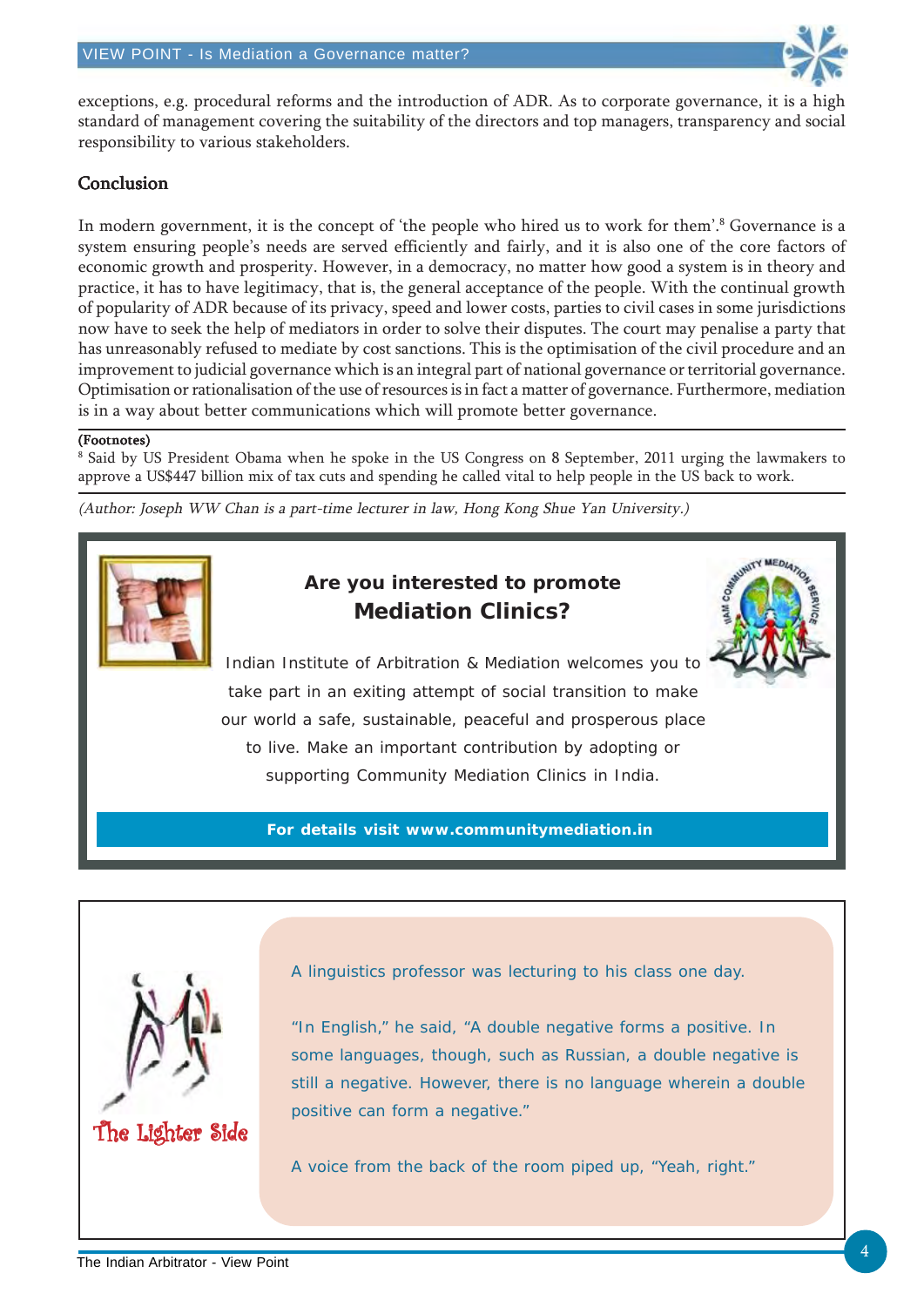

## Courts and ADR - For a Harmonious Co-habitation! : DR. CHANDANA JAYALATH

As permeated the judicial system from relatively small claims to complex social and technical issues, it is probably not possible to totally eliminate the component of compulsion in ADR. Albeit the judicial pressure to participate, negotiate and even to accept settlements, it seems rational to opt for voluntary measures when there is some choice. These would ease out the issue of compulsion and question of duty to participate in good faith. The author analyses the balance of options of voluntary and court annexed mediations.

#### INTRODUCTION

Courts resolve disputes via a binding process by applying legal and equitable principles to findings of fact. Any Court system is governed by strict rules of pleading and of evidence. With a backward-looking approach, the outcome of Court efforts depends largely upon discovering the truth about something that occurred in the past. Subject to rigid procedural and evidentiary rules, Courts provide legal answers to questions of entitlements and of rights. A ha-ho is that Court's focus on deciding questions of fact and law often leaves other interests, options, and solutions unexplored. As a result, the needs that are satisfied by the Court model may not necessarily be the needs of the parties. In nutshell, the issue revolves around whether Courts "resolve" or do they really "solve". With a spectrum of mechanisms on the other hand, ADR – Alternative Dispute Resolution – may mean different things to different people such as in mediation with an evaluative orientation; be it social, legal or technical. An arbitrator may also make his own interpretation based on whatever bonafide facts and evidence available to him as befits the situation. Obviously, the flexibility in what a mediator or an arbitrator can do is much more than what the Courts can do because of the theory of ADR that indeed posits that the parties own both the dispute and outcome enduring a better solution than an imposed one. Disputants may eventually "tailor" a solution to the problems they consider important and relevant. However, the ways a mediator may adopt in evaluating a case may be different to that of another mediator and similarly the outcome. There are instances also those arbitrators sometimes act in ultravires making awards incompatible with the established rules of law. This purported 'tailoring' should not however prejudice the accepted public norms, social values as well as the legal, ethical and equity principles existing for years. However much we debate, the alternative ways of resolving disputes have made an impact on the legal arena, both positive and negative.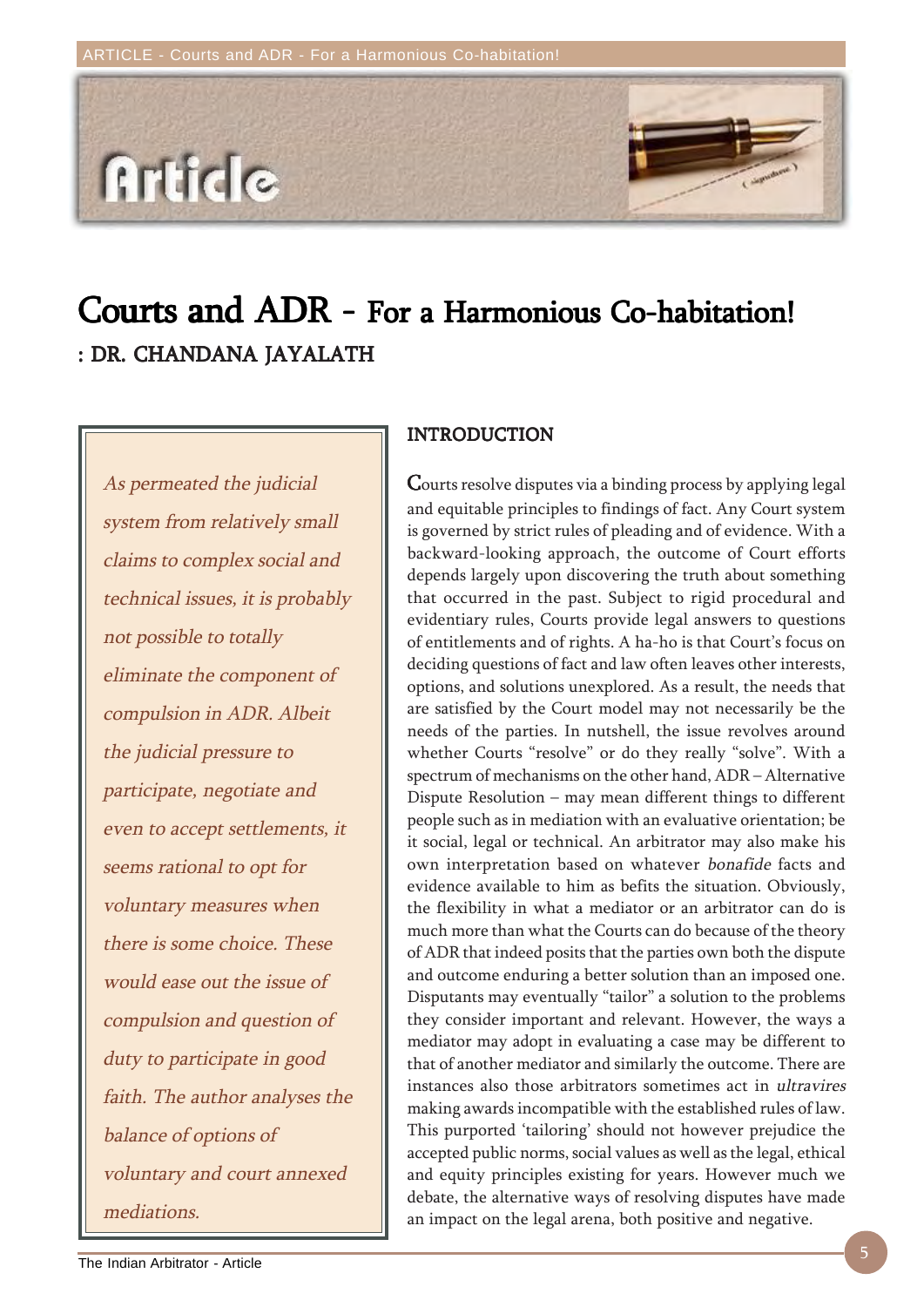

### THE ELEMENT OF PUBLIC POLICY

Being the fuelling element, it is public policy that underpins the operation of a legal system which encompasses the social, moral and economic values that tie a society together. In performing this function – adhering to and preserving public policies - Courts observe critical values that are reflected in authoritative texts such as the Constitution and various statutes. A judge perhaps considers them to determine whether a rule should be applied to a specific dispute apparently because if laws are applied too mechanically, the law cannot keep pace with social innovation. Over time, these policies evolve, and more deeply embedded in any legal system. On the other hand, if ADR is extended to resolve difficult issues of constitutional or public law, there is real concern over the tendency to use non legal values to resolve important social issues, thus allowing private parties to regulate or delimit public rights $^{\rm l}$ .

In lining out the margins (how to preserve what law has so far accomplished and to what extent the Court should 'finger' into private settlement efforts), it is the public judiciary function of the Court that takes forefront. Accordingly, the 'hard cases' should be reserved for the Court and the Court should review the results of informal alternatives including the errors of law<sup>2</sup>. Strictly speaking, hard cases are those requiring construction of new law or definition and interpretation of an existing law that involves public rights, values and norms. Misteravich  $(2001)^3$  argues that keeping hard cases for Courts will only avoid the danger of creating two tiered system of public justice, one for the rich and another for the poor. This is again because of the fact that Courts do not search for conflicts but is the dispute that pursues the Court - an inherent barrier that leads to having public law cases decided in informal private means. Thus, some legal orders exclude or restrict the possibility of arbitration for the protection of weaker members of the public such as consumers and commuters. Therefore, hard cases that have no settled rules to dictate the outcome must be heard in Courts since they may require either the construction or interpretation of law. Of course, cases that require judgments binding the general public are not arbitrable, for instance, matters relating to crimes, status and family law are generally not considered to be arbitrable, as the power of the parties to enter into an agreement upon these matters are at least restricted.

ADR will again be an inferior brand of justice in highly contested crimes, for instance when a female employee becomes a victim of a sexual assault committed by his co-worker, a mediator might only help parties develop terms to avoid occurring again. In some disputes, certain parts of a claim may be arbitrable and other parts not, for example, in a dispute over patent infringement, a determination of whether a patent has been infringed could be adjudicated upon by a tribunal, but the validity of a patent could not. In nutshell, the disputes which are incapable of private or informal determination should be reserved for Courts. But how to segregate cases from hard to soft is a matter of principle, apart from a limited legal guideline such as the landmark Halsey case<sup>4</sup> that offers at least two key guidance on how Courts should approach ADR:

- Courts cannot compel parties to use ADR, as this would be contrary to article 6 of the European Convention on Human Rights.
- Courts can deprive a winning party of the costs of the case, if they have unreasonably refused to consider ADR. The losing party should show that the winning party was unreasonable.

The whole issue is "Will ADR replace the rule of law with non legal values?" For example, any subsequent negotiation that compromise strict standards in a given industry with weaker standards result into the application of values that are simply inconsistent with the rule of law. Another danger is that these standards set by private groups without the democratic review by concerned public institutions is likely to prejudice public interests unlike in a traditional Court approach where the citizens are given the opportunity to make their voices heard in public hearings. The more significant aspect of this rationale is that justice must not

#### (Footnotes)

4 Halsey v Milton Keynes General NHS Trust [2004] EWCA (Civ) 576

<sup>&</sup>lt;sup>1</sup> Edwards, (1986) "Alternative Dispute Resolution: Panacea or Anathema?" 99 Harv. L. Rev. 668

<sup>2</sup> Daniel Misteravich, "Limits of Alternative Dispute Resolution: Preserving Judicial Function", 70 U. Det. Mercy L. Rev. 46 (1992-1993)

<sup>3</sup> Daniel Misteravich, "Limits of Alternative Dispute Resolution: Preserving Judicial Function", 70 U. Det. Mercy L. Rev. 46 (1992-1993)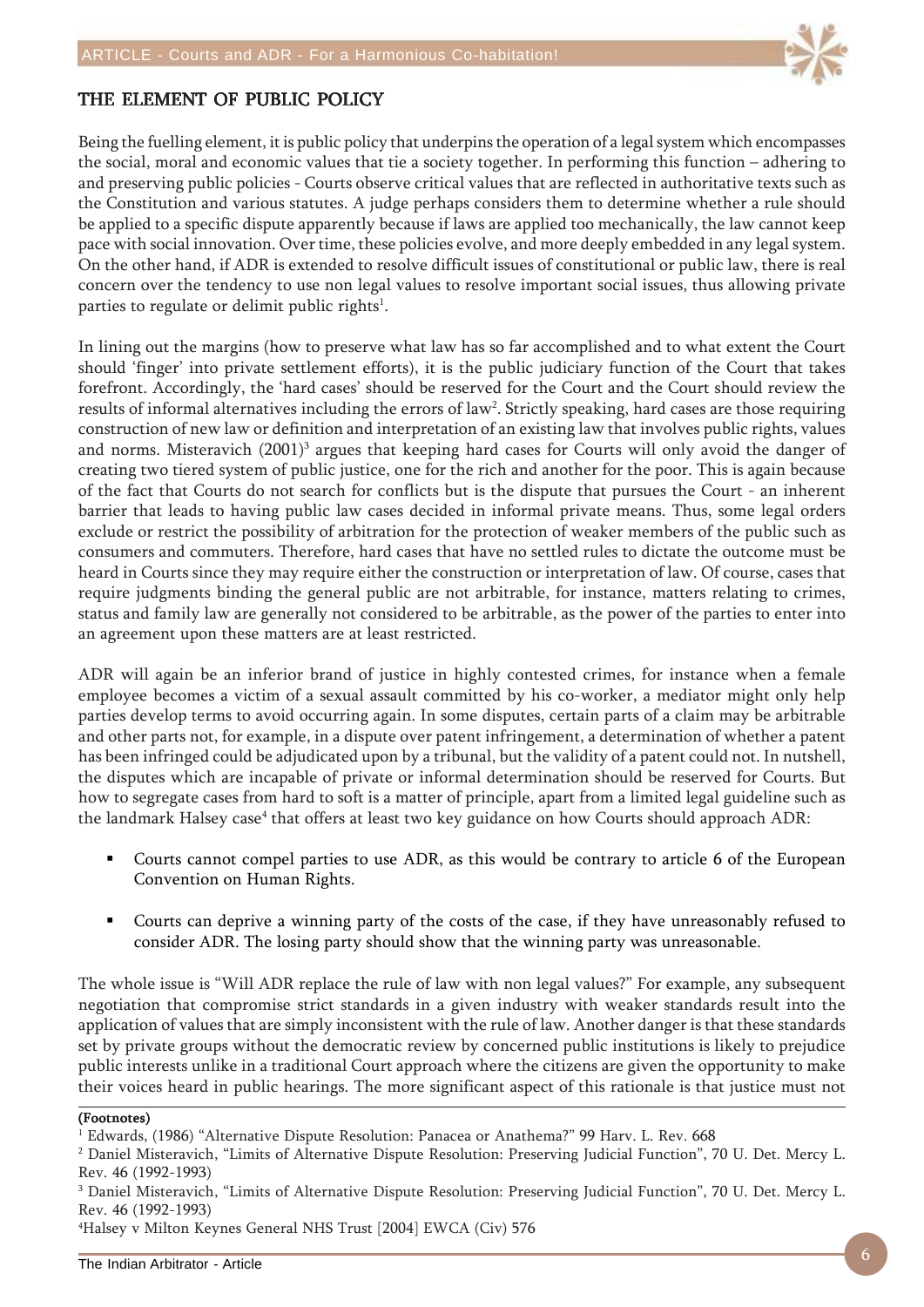

only be done but to be seen to be done. Assuming that ADR can satisfy the public need and facilitate early dispute resolution, then another opinion is that the relationship between the Courts and ADR must be properly 'tuned up'. To some extent, this is possible by a pre-action protocol the purpose of which is to encourage and streamline the exchange of information before issuing proceedings.

#### COURTS AND ADR LINKAGE

ADR is often touted as a panacea for the system's perceived ills, functioning like 'panadol for all illnesses'. As a movement, ADR has grown out of a general concern that Courts are burdened with too many cases almost with the question of fair results. For instance, Court annexed mediation can internalize lawsuit and change the litigation panorama in many ways. On the positive side, parties get a chance to settle their cases more creatively in cost-effective, time-efficient, and less hostile manner that is not available at trial. It allows parties to be personally involved in shaping their own remedy, rather than having one imposed on them by a Court. It also gives attorneys and their clients more latitude in terms of options and much more a combined control over the process that result in a new judicial landscape. Some proponents, however, seek merely to reduce the number of lawsuits and citizens' access to the jury. Indeed, ADR dogmatists are in view that if a dispute ends up before a jury in a Courtroom, the ADR as a movement must fail.

In between these two extremes, ADR, especially Court annexed mediation, holds the potential to clear Court dockets so that matters more deserving of trial are able to reach resolution, beyond mere the legalistic framework. Douglas (2005)<sup>5</sup> arguing with a medical issue says that instead of surgeries and drugs to address heart diseases, more holistic views have caused physicians to look beyond mere surgical approach. Patients are now screened for lifestyle, diet, exercises etc and this approach is feasible. Analogously, Court annexed dispute resolution approaches have been found healthy in both societal and legal point of view since it gives a chance for the litigants to look at both legal and social aspects in a balanced manner so that the concern of public values and to bring reality in accord with the authority seems possible.

Also, the Court's role in giving force to social values can also help deal with some negative aspects associated with ADR processes. Since arbitration is final and binding, except under very rare circumstances, the parties are bound to comply with the decision rendered no matter how arbitrary or legally incorrect it may be. If a legal decision varies with established legal precedent or is unsupported by evidence, it can be reversed upon appeal. With the reputation for "splitting the baby," arbitrators sometimes return discharged employees to work with no back pay. Finally, there are cases of pressing legal or economic importance where litigation is still the best way to fully resolve a clash of legal rights. Examples include the continuing struggle with the propriety of using affirmative action to remedy any discrimination and by nature such issues warrant the full scale advocacy. With this supervisory jurisdiction, interalia, the Courts shall rule on preliminary points of law that preserves public judiciary. In addition, the Court can adopt a supervisory role to safeguard quality and fairness. In pursuit of this, it may revoke the authority of the arbitrator, eg. for misconduct or delay, or

#### (Footnotes)

5 Douglas A Van Epps, "The Impact of Mediation on State Courts", 17 Ohio St.JDisp.Reso 629 (2001-2002)

### Promoting Student Authors

With a view to promote and support students in developing the qualities of legal research and presentation, IIAM is providing opportunity to law students to publish original, innovative and thought provoking articles on arbitration, mediation, conciliation, dispute resolution and similar topics and critiques on judgments relating to the same topics. Selected articles will be published in the "Indian Arbitrator". From amongst the submitted articles, every year one student author will receive the "Best Young Author" certificate from IIAM.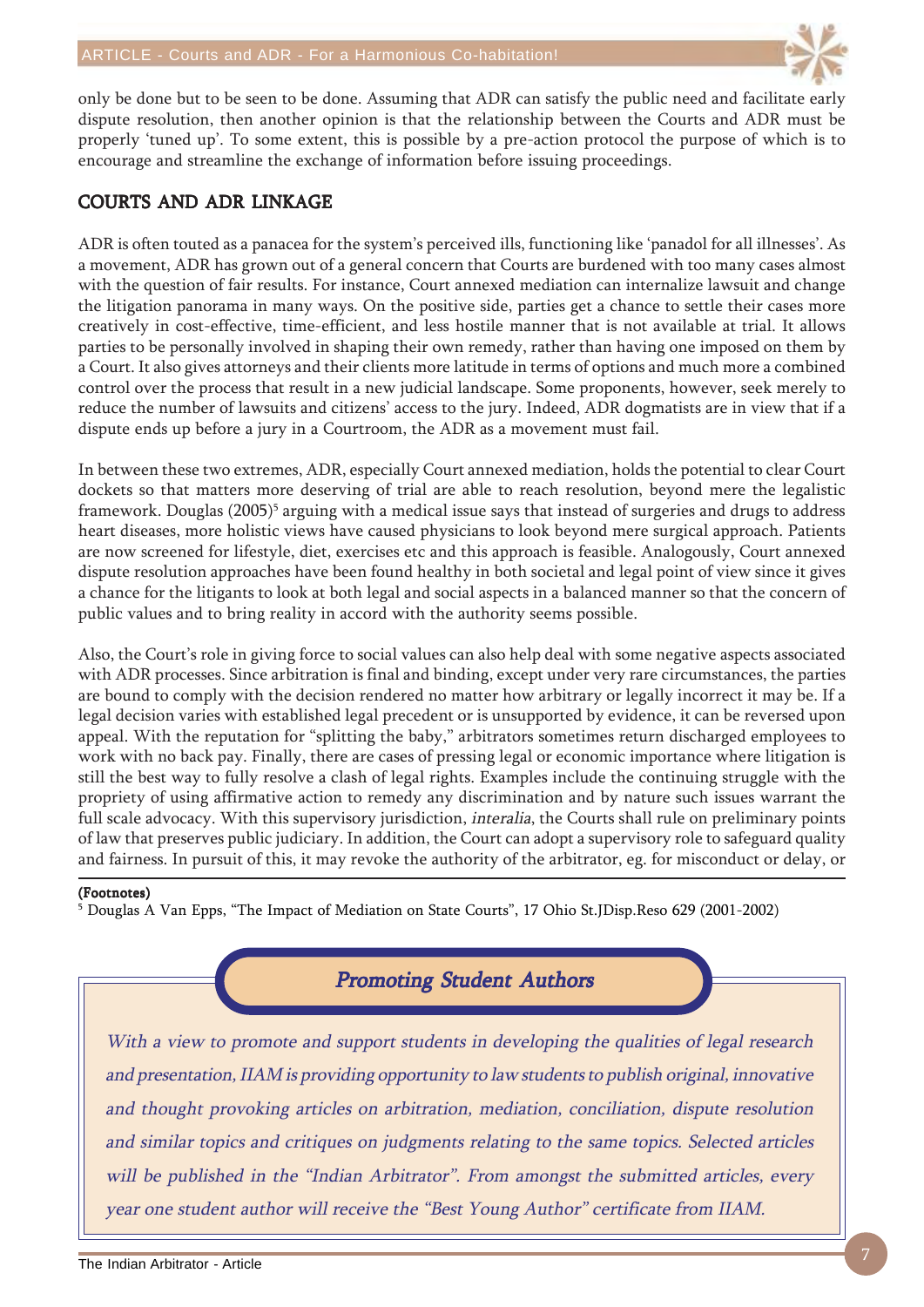

it may set aside or remit the award (prior to its enforcement) for fraud or bias; improper procurement of the award; if the dispute falls outside the scope of the arbitration agreement or if the arbitration agreement is void or unenforceable; if there are patent defects in the award; a mistake admitted by the arbitrator; or substantial fresh evidence comes to light. When a Court declares a rule by means of a judgment, it asserts public values and when the rule is not subject to controversy, the parties themselves affirm its social values. This law declaring function which enforces public values should not therefore be delegated because of the core governing function enforced with the coercive power of the State.

A classic example is found in construction contracts where any disputed matter is first referred to the engineer as an initial step to amicably resolve. Such a decision shall remain final if either party does not claim for reference to arbitration usually within 90 days. A call for arbitration will be made if the parties are not satisfied with the engineer's decision. However, it is likely that parties in a breach of contract expect some kind of outside legal protection apart from the contract itself. Some litigants may pursue the Courts by a desire to vindicate their rights and elicit recompense. As such, an enactment of an arbitration law (for instance the Arbitration Act No 17 of 1999 in Sri Lanka with a wide coverage in commercial matters) enhances the opportunity to implement the legal requirements needed to fully integrate arbitration into Court's procedures. Without prejudice to the final and binding nature of the arbitrator's award, the Courts can intercede in review on the award including errors of law, in order to affirm public norms and safeguard third party rights. However, the opinion of Gladwell<sup>6</sup> who says a Court order amounts to the strongest form of encouragement may no longer be valid as it becomes a pressure on the parties that eventually harm relationships to be intact for a voluntary settlement.

The next point is whether the Courts have jurisdiction to order litigants to use an ADR procedure, even when either of the parties objects. It is yes in many jurisdictions, that Courts can order mediation, impose deadlines and even terminate the process. A worse case eventuality is where the Court sometimes requires the third party neutral to get the disputed parties agreed upon a solution already instituted by the Court, leaving no room for customized solutions. Indeed, compelling parties would mean an unacceptable obstruction on their right of access to Court. In the meantime, Sander<sup>7</sup> argues "mandatory ADR does not really happen by statute but by practice". For instance, his term 'categorical reference' in child issues is a 'practice' rather than 'discretion' and it does not literally mean voluntary. Consequently the Courts should not direct such methods be used but may merely encourage and facilitate. If the Courts were to compel parties to enter into an ADR to which they objected, it would achieve almost nothing but waste of time.

Would these settlement processes result in diminished protection of parties not at the table? Or a, frustration of laws designed to create social change? And loss of the Court's voice on public values through precedent? Constitutional scholar Owen Fiss<sup>8</sup> asserted, "To be against settlement is only to suggest that when the parties settle, society gets less than what appears, and for a price it does not know it is paying." Fiss considers that ADR approach reduces the social function of civil justice in resolving private disputes. Although Hoet<sup>9</sup> argues that the "potential for ADR will be lost if Courts do not start acting as driving forces", the author contends that lawyers to mediate is almost 'lawyering' unless they really change their attitude and orientation to fit the circumstances. Mediation within the Court premises makes no difference in the Court mentality so that free choice on the venue is important. Further, a Court sponsored and party preferred mediator will better work out strategies than the disputants alone. Such an approach, yet with the disputants' involvement, will streamline the process of bargaining thus faster deal making and win-win conclusion. Finally, with the racial prejudice being a potential liability of ADR, Delgado<sup>10</sup> suggests ADR can be reserved for disputes in which parties of "comparable status and power confront each other". This kind of arrangement will not only protect minorities but satisfy disputants who deserve something more than facilitation.

#### (Footnotes)

6 David Gladwell, "Alternative Dispute Resolution and the Courts" Civil Court News 1 (27) (2004)

8 Fiss, Against Settlement, 93, Yale L.J. 1073, 1085 (1984)

<sup>7</sup> Sander, F. (1983) "Family Mediation: Problems and Prospects", Successful Techniques for Mediating Family Breakup. (Ed) Lemmon, J.A. 2 Mediation Quarterly 3-14

<sup>9</sup> Hoet and Duque, Why Further Development of ADR in Latin America Makes Sense: The Venezuelan Model. HG Org, 2006, pg 5

<sup>&</sup>lt;sup>10</sup> Richard Delgado et al, "Fairness and Formality: Minimizing the Risk of Prejudice in Alternative Dispute resolution" Wis L. Rev. 1359 (1985)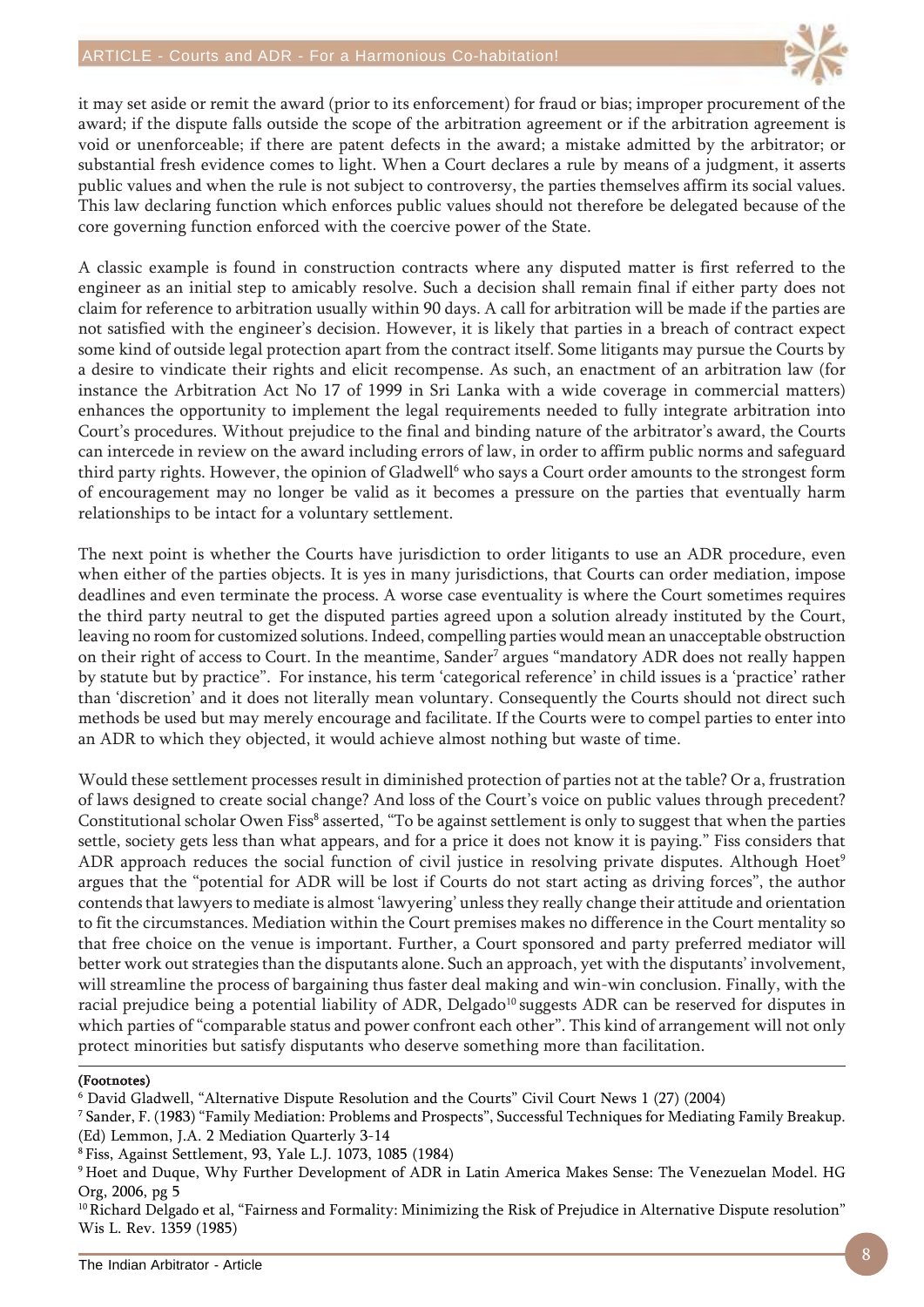

### **CONCLUSION**

The trend towards ADR lies in the overall efficiency in terms of cost and time thus clearing Court dockets and increased access to justice out of Courtrooms. Parties prefer ADR interalia because of the parties' autonomy, choice, and self-determination. With the political pressure on the other hand to promote the use of ADR in civil disputes, Courts sometimes exercise its jurisdiction in mandating ADR at varying degrees. However, if a judge takes the view that the case is suitable for ADR, then the judge should explore the reasons for any resistance to ADR. But if the parties (or even one of them) remain persistently opposed to ADR, then it would be wrong for the Court to compel them to embrace it. The success depends ultimately on the will power of the litigants on the reasons such as relationship, least cost, compromise, confidentiality and so on. The author is of view that Courts must give due regard to all the circumstances involved in the case including 'willingness' of the parties before a decision is taken otherwise in order to enhance participation in good faith. Courts can for instance maintain pools of experts from different disciplines to offer advice on special issues and supervise the proceedings at an arm's length, not to regulate the conduct but to preserve public interests and evade any second class justice due to private settlement efforts.

(Author: Dr. Chandana Jayalath has been a Chartered Quantity Surveyor, working in the Middle East. Currently, he is attached to Public Works Authority in Qatar, on secondment basis, involved in the review and settlement of intricate commercial and contractual issues via a neutral mechanism.)

#### Think  $\ldots$ **This is Good**

The story is told of a king in Africa who had a close friend with whom he grew up. The friend had a habit of looking at every situation that ever occurred in his life (positive or negative) and remarking, "This is good!"

One day the king and his friend were out on a hunting expedition. The friend would load and prepare the guns for the king. The friend had apparently done something wrong in preparing one of the guns, for after taking the gun from his friend, the king fired it and his thumb was blown off. Examining the situation, the friend remarked as usual, "This is good!". To which the king replied, "No, this is not good!" and proceeded to send his friend to jail.

About a year later, the king was hunting in an area that he should have known to stay clear of. Cannibals captured him and took him to their village. They tied his hands, stacked some wood, set up a stake and bound him to the stake. As they came near to set fire to the wood, they noticed that the king was missing a thumb. Being superstitious, they never ate anyone who was less than whole. So untying the king, they sent him on his way.

As he returned home, he was reminded of the event that had taken his thumb and felt remorse for his treatment of his friend. He went immediately to the jail to speak with his friend.

"You were right," he said, "it was good that my thumb was blown off." And he proceeded to tell the friend all that had just happened. "And so, I am very sorry for sending you to jail for so long. It was bad for me to do this."

"No," his friend replied, "This is good!"

"What do you mean, 'This is good'? How could it be good that I sent my friend to jail for a year?"

"If I had not been in jail, I would have been with you."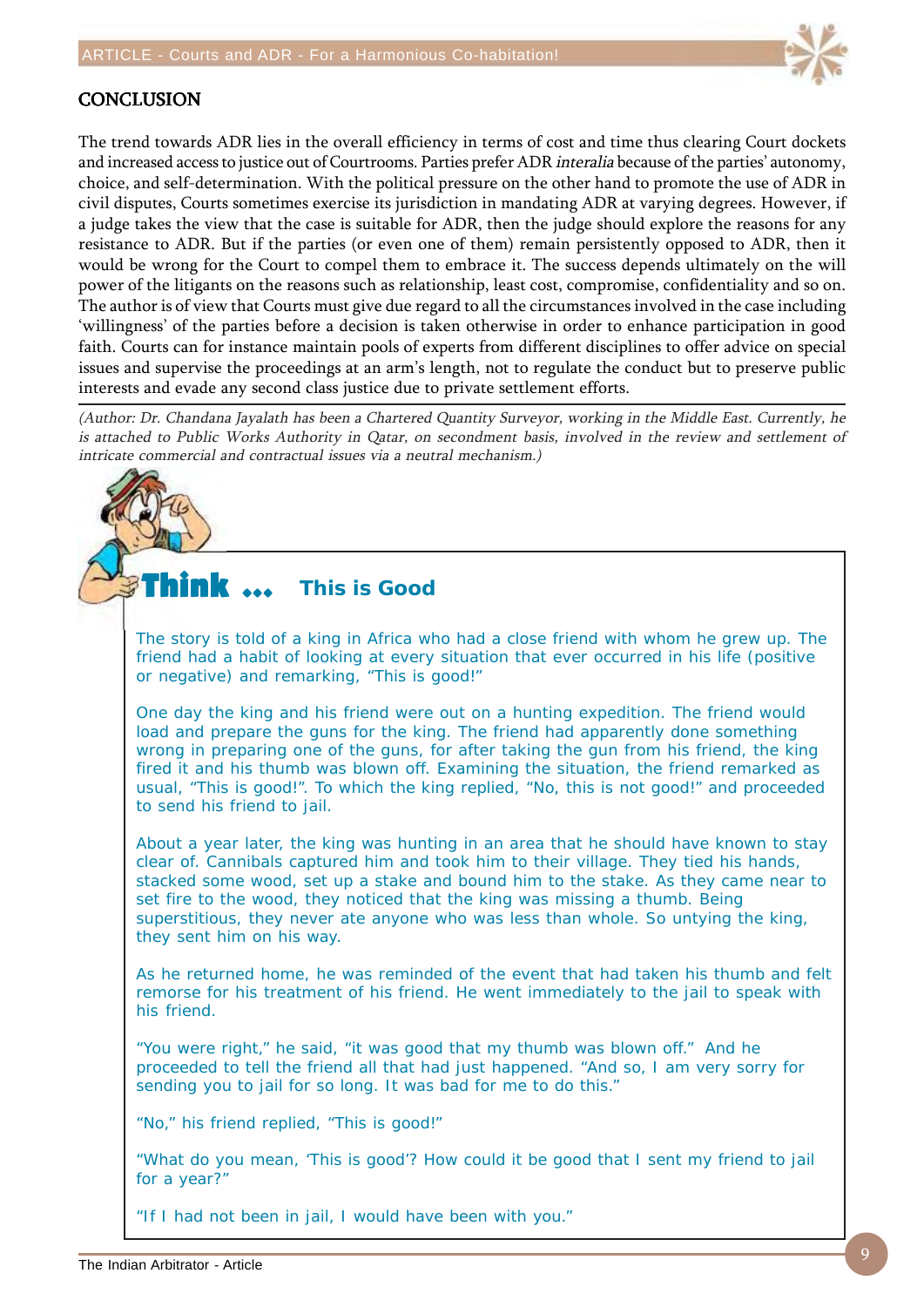

## Certificate Programs on Negotiation, Mediation & Arbitration

Indian Institute of Arbitration & Mediation (IIAM) in association with Kochi International Business School (KiBS) has launched Certificate programs on negotiation, mediation & arbitration.



Certificate in Negotiation & Mediation (15 hours – 2 days)

The course will focus on the dynamics of power in negotiation and explore specific techniques in maximizing each party's potential to negotiate at their best. Through discussion, simulations, exercises and role-plays, it will focus on the structure and goals of the mediation process and the skills and techniques mediators use to aid parties in overcoming barriers to dispute resolution.

### Certificate in Arbitration (15 hours – 2 days)

The course offers the participants to know the underlying theory of arbitration law and practice, with emphasis on drafting of arbitration clauses and agreements, awards, procedure of arbitration, important case laws, ethical issues, venue and institutional arbitration methods. The program will also look at the art of drafting of a dispute resolution clause appropriate to the parties' business needs and dispute resolution desires.

| Certificate on Negotiation & Mediation |
|----------------------------------------|
| Certificate on Arbitration             |
| Certificate on Negotiation & Mediation |
|                                        |

For details: log on to www.arbitrationindia.com/htm/certificate.html or mail to training@arbitrationindia.com

## Portuguese Supreme Court on Multi-Contract Arbitration

A recent case arose from a relationship between contractual parties and the disputed connection between three contracts, of which only the first included an arbitration clause. The Supreme Court held that the temporal, functional and economic connection between the contracts made clear that despite the autonomy of the contracts, the arbitration clause in the first contract applied to the third. This reasoning was based on a close analysis of the dispute and was particularly influenced by a provision of the third contract which generally incorporating the first.

## JAMS Launches International Branch

JAMS, the U.S. arbitration and mediation provider, has launched its international arm and unveiled a panel of more than 40 arbitrators and mediators to handle cross-border disputes. JAMS International is headquartered in London, with additional hearing locations in Amsterdam, Milan, New York, and Rome.